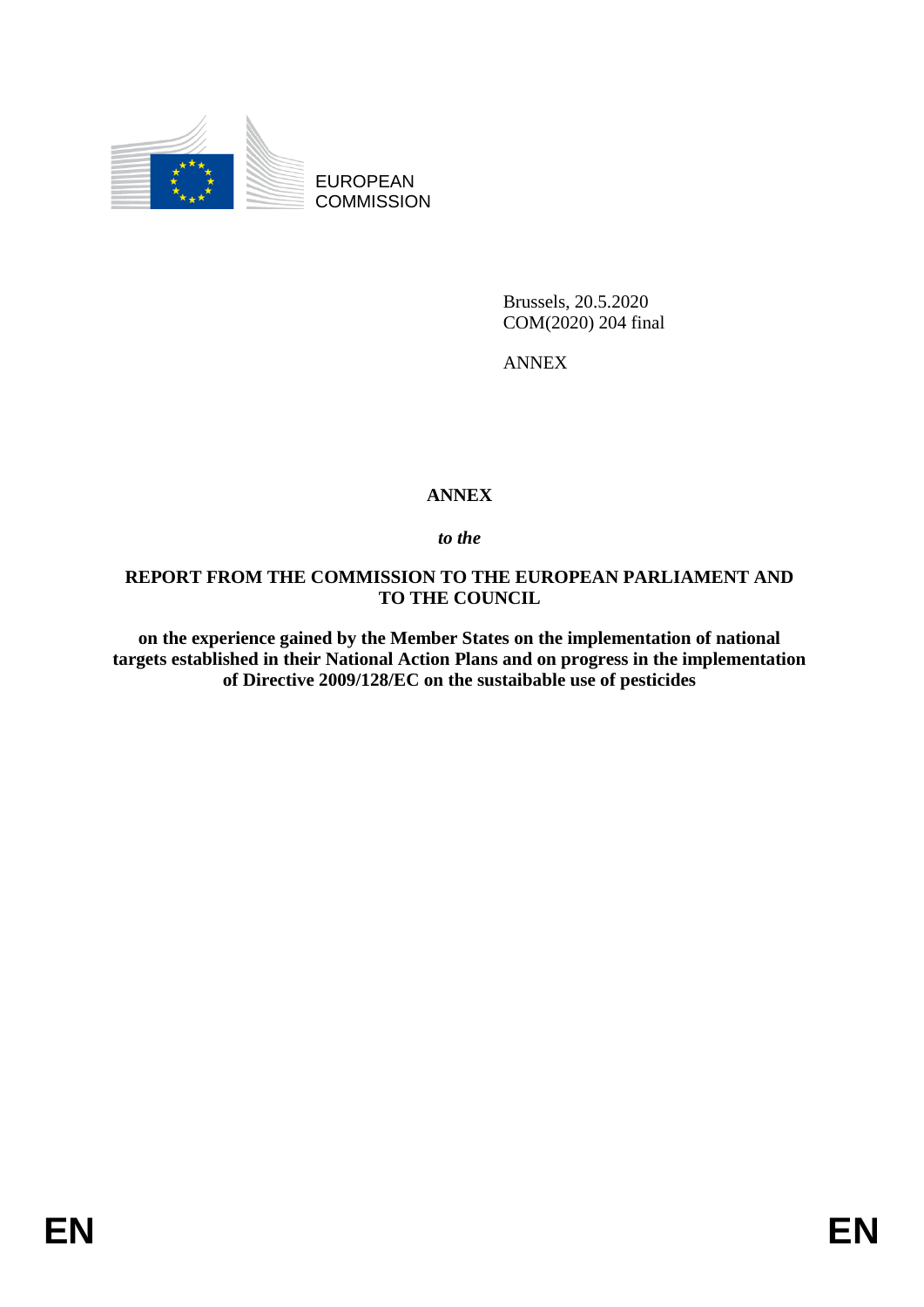## **ANNEX**



Graph 1. Percentage implementation of selected requirements of Directive 2009/128/EC at EU level in 2017 and 2019



Source: DG Health and Food Safety

**Graph 2.** Percentage change in the implementation of selected requirements of Directive 2009/128/EC at EU level from 2017 to 2019



Source: DG Health and Food Safety